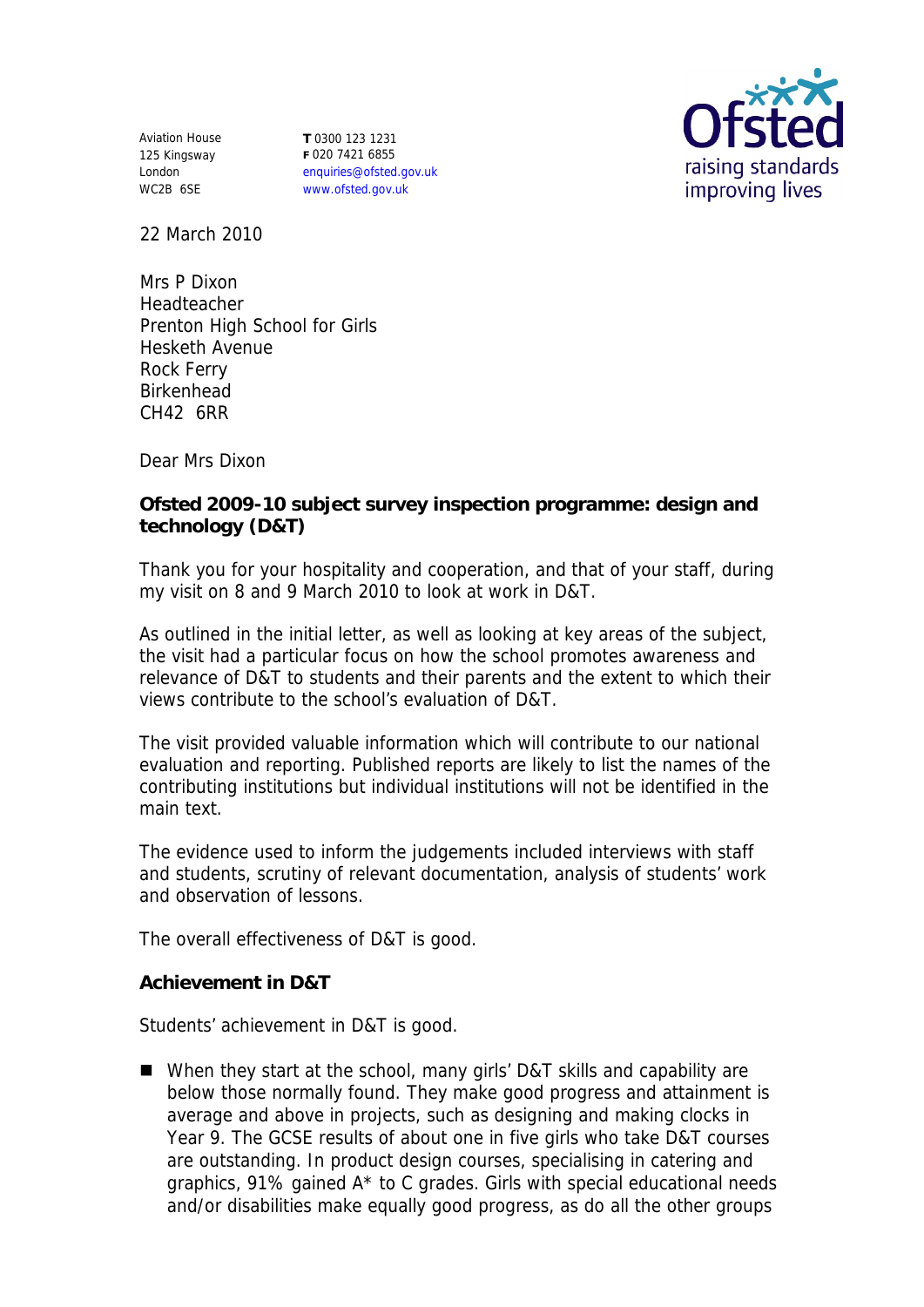of students. D&T is making a strong contribution to personal development as a result of the independent learning skills acquired through project work.

## **Quality of teaching of D&T**

The quality of teaching is good.

■ Teachers' subject knowledge is good and the school extends it through links with city learning centres to provide teachers and students with experience of computer-aided design and manufacture. D&T teaching ensures all girls, including the above average proportion with special educational needs and/or disabilities, achieve as well as they can. Work in D&T has a strong focus on developing individual ideas and making goodquality products. The department has rightly made the more effective monitoring of students' progress at Key Stage 3 a priority for development.

**Quality of the curriculum in D&T**

The quality of the curriculum in D&T is good.

Girls' needs and interests are met well as a result of effective planning and delivery at Key Stage 3. Recent national initiatives, such as 'License to Cook' in Year 7, are having a positive impact and encouraging more practical work. The girls experience a range of materials, components and equipment which are matched well to activities. Resources are used well to ensure products are made with thought and precision. The school has made further broadening of the curriculum a priority, for example through introducing more systems and control work.

**Effectiveness of leadership and management in D&T**

Leadership and management in D&T are good.

■ Self-evaluation is rigorous in identifying the major strengths and areas for development. Subject performance is monitored closely by senior leaders. The vision for D&T is shared with staff, who work closely as a team to ensure the subject continues to flourish and maintain the good capacity to improve.

**The extent to which the school promotes awareness and relevance of D&T to students and parents**

Awareness and relevance of D&T to students and parents are good.

Parents are involved in after-school activities such as cooking and jewellery classes. Communication is good and the vision for the subject is shared with parents, girls and staff, for example through displays of work. Students consider D&T as relevant to their career choices and are well informed about present and future projects.